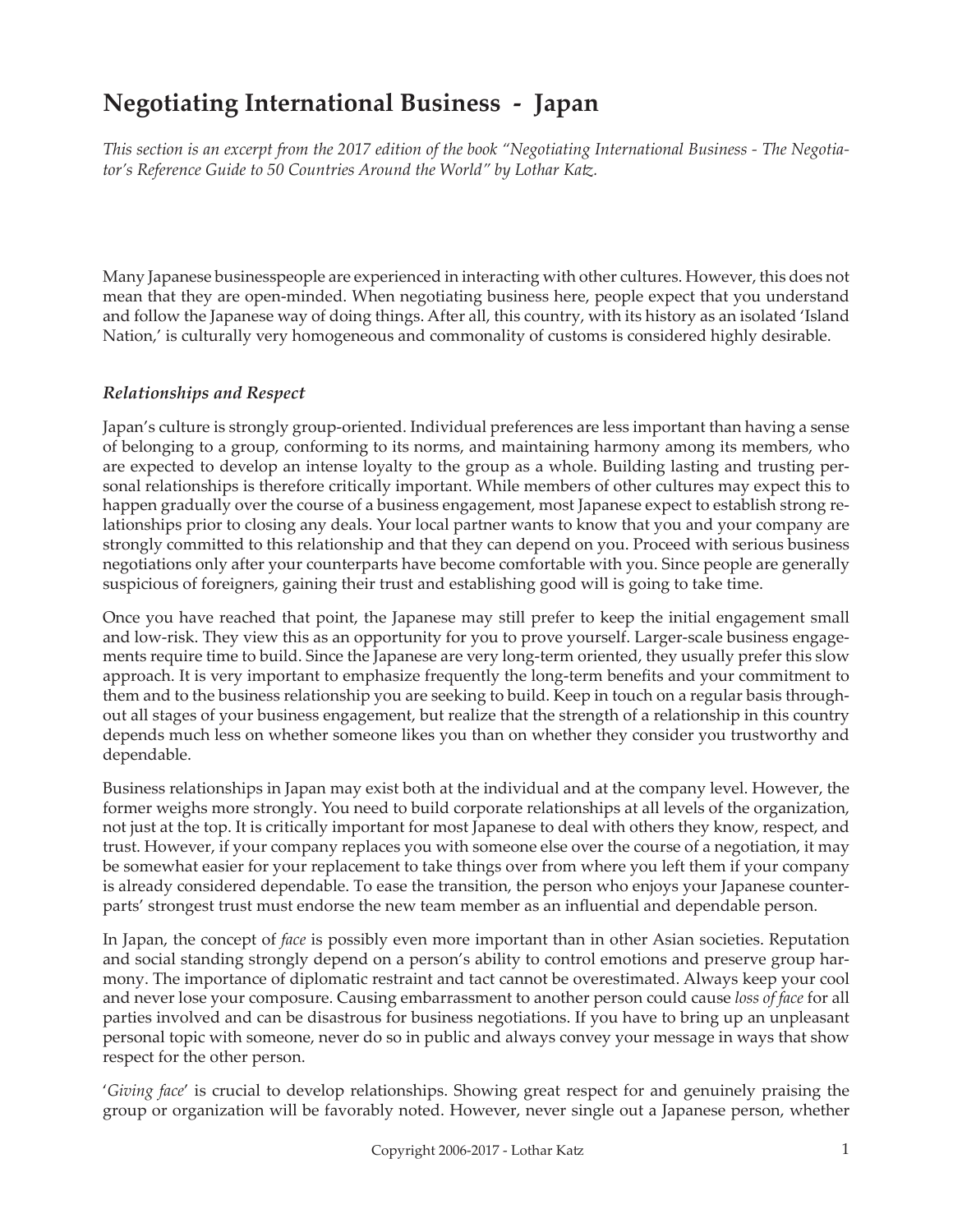for praise or criticism, in front of the group. Doing so embarrasses him or her and may cause the person as well as the group to lose *face*. The group identity always prevails. However, privately complimenting a person is appreciated.

It is polite to apologize often. A person may express profound apologies for being a few minutes late, having a cold, taking you out for dinner to a place where the food turns out to be only average, and for virtually any other aspect of daily life you may not even consider worth mentioning. Humility is valued very highly in this country, and foreigners are encouraged to show a similar attitude.

Requesting a favor from someone in Japan with whom you do not have an existing relationship is considered inappropriate and may be altogether ignored. Once relationships exist, they are bound by a rigid concept of mutual obligations. In western societies, people connected through close relationships may expect certain favors of each other, but they are usually forgiving if circumstances get in the way. In Japan, such obligations are non-negotiable and must be fulfilled without exception. Even small favors can create such obligations. For example, if you ask someone to introduce you to someone else, the intermediary has an obligation to the other party if he or she does so. Should you later prove unworthy of this connection, for instance by failing to meet your commitments, the intermediary loses *face*. Since this can have significant consequences for these intermediaries, they will only make such introductions if they are convinced that they can trust you.

In Japanese business culture, the respect a person enjoys depends primarily on his or her age, status, and rank. You will commonly find leaders in senior roles to be of advanced age. It is very important to treat elderly people with the greatest respect. Japan is not an egalitarian society. Nevertheless, humility is highly valued, and the Japanese are masters of subtlety. Other admired personal traits include loyalty, team orientation, and sociability.

## *Communication*

The country's official language is Japanese. Most local businesspersons, even younger ones, do not speak and understand English well. The understanding of written text is better than that of spoken English, so it is always a good idea to bring written proposals and confirm key points of oral communications in writing. Pause frequently and give the Japanese side time for translation and discussion. Verify through diplomatic questions whether your counterparts understood you. Since saving *face* is so important, people will not openly admit it in front of others if they do not understand what you are saying. If in doubt, try writing down key points on paper or on a white board.

In some cases, it is necessary to have an interpreter. Politely inquire beforehand whether an interpreter should be present at a meeting. However, keep in mind that even interpreters may not always speak and understand English at a fully proficient level. Also, realize that in this strongly relationship-oriented culture, an independent interpreter hired by you for a meeting is viewed an as outsider by the Japanese side, so your counterparts may be reluctant to speak openly. At the same time, interpreters may feel no allegiance with you, so they may be telling you what they think you want to hear rather than what the other side said. It is highly recommended to use someone from within your company as a negotiation team member who can translate, or correct the translator on missed key points. If that is not an option, it is better to ask the Japanese side whether they can provide someone within their team to handle translations. When communicating in English, speak in short, simple sentences free of jargon and slang. Pausing as often as you can gives people a better chance to translate and understand what you said. Also, allow for frequent side discussions in Japanese.

Japanese businesspeople usually speak in quiet, gentle tones. Maintaining a low-key and polite manner is important, and showing emotional restraint at all times is essential. Do not show anger or other negative emotions. Instead, mask these feelings with a smile. Conversations may include extended periods of silence, sometimes as long as ten seconds or more. This signals neither agreement nor rejection. At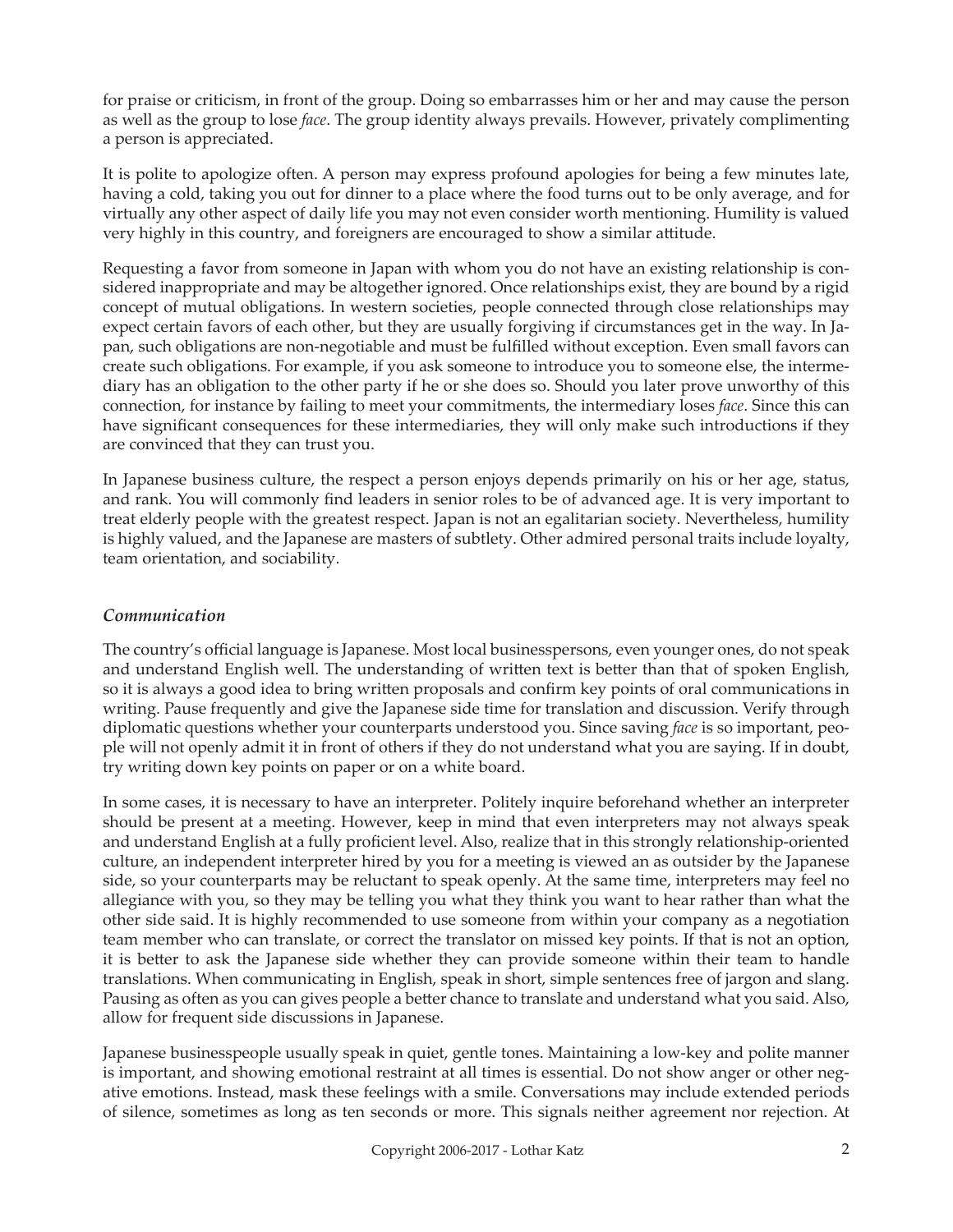restaurants, especially those used for business lunches and dinners, keep conversations at a quiet level. Loud and boisterous behavior may be perceived as a lack of self-control. People generally converse while standing around three to four feet apart.

Because the concept of *face* is pivotal in this culture, communication is generally extremely indirect, even more so than in other Asian countries. When responding to a direct question, the Japanese may answer 'yes' only to signal that they heard what you said, not that they agree with it. Responding to a question or request with a direct 'no' is rarely an option in Japan. The strongest expression you may hear is 'that may be very difficult,' which is a clear-cut 'no.' Alternatively, you may receive seemingly ambiguous answers, such as 'I am not sure,' 'we will think about it,' or 'this will require further investigation.' Each of these indicate serious problems that need to be resolved. In your own communication, try to be equally polite and indirect. Avoid open refusals, disagreement, or confrontations at all cost. If you have to convey bad news to the Japanese side, the *face*-saving way is to also combine it with some good news or an acceptable solution.

In many societies, the sender is responsible for getting the message across. In Japan, it is the receiver. Asking for clarification if something was too ambiguous is therefore acceptable. In addition, asking questions more than once is a way to get a complete answer. Saying 'Yes,' which you hear all the time, only means 'I heard what you said' – it does not signal understanding or agreement. A way to get a clear statement even if it might be negative is to phrase your questions such that the respondent can answer with 'yes.' An example would be 'do you have concerns?'

Gestures are usually very subtle in Japan. It is strongly advisable to restrict your body language. Non-verbal communication is very important, though, and you should carefully watch for others' small hints, just as they will be watching you. Do not make physical contact with other people except for handshakes. Do not use your hands when speaking since it may distract the Japanese. The American *OK* sign, with thumb and index finger forming a circle, means *money* in Japan. Pointing at people or objects is very impolite. Instead, wave your open hand toward the object. When referring to themselves, people put an index finger on their nose rather than pointing at their chest as Westerners do. Sucking in air through the teeth indicates that there is a serious problem. If the person puts a hand on the back of the neck at the same time, it signals, 'This is impossible.' Scratching the back of one's head, frowning, or scratching the eyebrow indicate apprehension or rejection. Moving the open hand in front of the face in a fanning motion, with the palm facing left again signals a negative response. Do not blow your nose in public since people find this repelling.

Unless strong personal relationships exist with a person, eye contact should be infrequent. Lowering one's eyes is a sign of respect. However, there may be intensive eye contact between friends or long-term business partners. If someone closes his or her eyes during a discussion, presentation, or speech, the Japanese assume that the person is listening attentively, while Westerners may erroneously assume that he or she is taking a nap. Smiles and laughter do not always indicate friendliness, amusement, or approval. They may mask a lack of understanding, embarrassment, disapproval, and other feelings of distress. Accordingly, Westerners may sometimes observe Japanese people smiling or laughing at what they might consider inappropriate moments.

### *Initial Contacts and Meetings*

Before initiating business negotiations in Japan, identify a highly respected local person with whom you have or can establish a good relationship. Then, ask for this person's endorsement and connection to the potential Japanese partner you are targeting. Choose the intermediary carefully and consider the *face* issues for everyone involved. An intermediary should not be part of either one of the parties involved in the business interaction.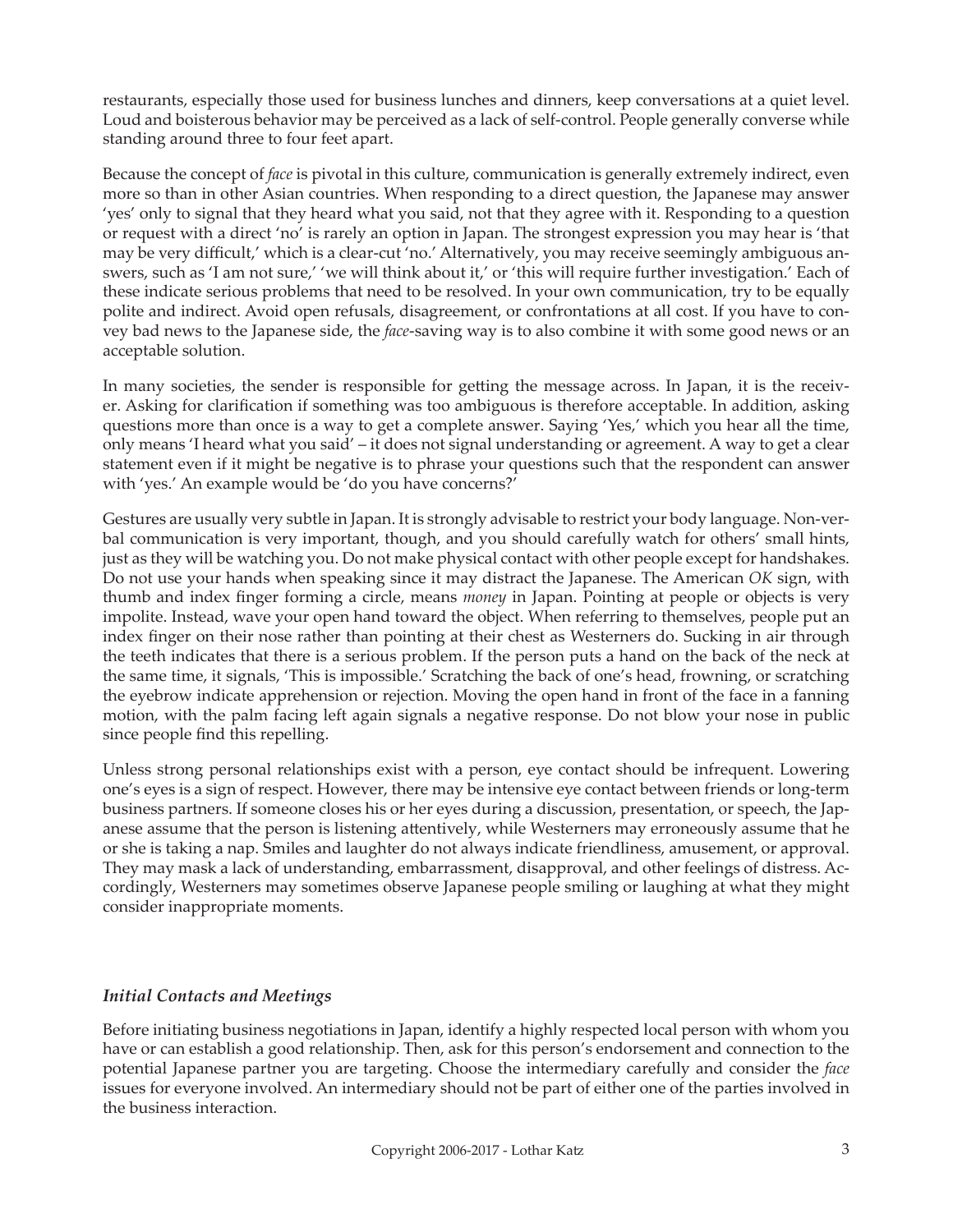Negotiations in Japan require a team of negotiators instead of relying on a single individual. Always select your team members carefully. A negotiation team should be composed of people filling several functional roles, including both subject experts and specialized negotiators. It is vital that your team is well aligned. Disagreeing with each other in front of the Japanese can be disastrous. The size of your team conveys the level of seriousness, so larger is better. If possible, find out who will participate on the Japanese side, and match your team members up with them for closer relationship building. Status matters a lot, and a mismatch could be embarrassing for everyone. Changing a team member may require the process of building relationships to start over. However, if you introduce a new person from your company into an existing business relationship, that person will become a valid negotiation partner more quickly than if your company has no previous history with the Japanese side.

Given the strong emphasis on hierarchy in the country's business culture, a senior executive should attend the initial meeting for your company and your negotiating team should include senior leaders who know your company well. There will not be an expectation for this executive to attend future meetings.

If possible, schedule meetings at least three weeks in advance. The Japanese do not like surprises. Since they want to know who they will be meeting, provide details on titles, positions, and responsibilities of attendees ahead of time. One-on-one meetings are very rare and require strong existing relationships and trust. Communicate the meeting purpose and agree on an agenda with your counterparts ahead of the meeting. The agenda is usually strictly followed. At any meeting, whether business or social, it is strongly advisable to be very punctual. If a delay is inevitable, call ahead and apologize profoundly even if it was not your fault.

Names are usually given in the order of first name, family name. It is possible to use *Mr./Ms.* plus the family name. However, it is more respectful to address a male Japanese person in the traditional way, with the family name followed by '-san.' A person named Hiroshi Watanabe thus becomes 'Watanabe-san,' which roughly means 'honorable Mr. Watanabe.' If the person has an academic title, you can use it, again followed by family name and '-san.' Never call Japanese people by their first name unless they insist on it. Wait to be introduced rather than introducing yourself. Introduce and greet older people first. Japanese-style introductions are accompanied by bowing, following a complicated ritual which foreigners are not expected to know or comply with. Instead of trying to bow at the risk of getting it wrong, respond with a nod of the head if someone bows at you, and then follow through with a handshake.

The exchange of business cards is an essential step when meeting someone for the first time, so bring a lot more than you need. Under no circumstances should you use paper copies because you ran out of cards. Business cards are symbols of 'personal identity.' If someone presents you with his or her card and you do not offer one in return, the person will assume that you either do not want to make their acquaintance, that your status in your company's hierarchy is very low, or, quite to the contrary, that your status is very high. Use cards where one side is in English and the other in Japanese. Show any advanced degrees as well as memberships in professional associations on your card. Also, make sure that it clearly states your professional title, especially if you have the seniority to make decisions. Present your card with two hands, and ensure that the Japanese side is facing the recipient. Similarly, accept others' cards using both hands if possible. Smile and keep eye contact while doing so, then examine the card carefully. Not reading someone's card can be an insult. Next, place the card on the table in front of you or into your card case. Never stuff someone's card into your back pocket or otherwise treat it disrespectfully. In addition, never write on a person's business card. People of high rank may have their card presented by subordinates.

At the beginning of a meeting, there is normally some small talk. This allows participants to slowly become personally acquainted. Light humor may be welcome, although you should avoid western-style jokes. It is best to let the local side set the pace and follow along. Overall, negotiations are generally very formal and serious. The primary purpose of the first meeting is to get to know each other and start building relationships and mutual trust. It would be very unrealistic to expect a meeting to lead to a straight decision.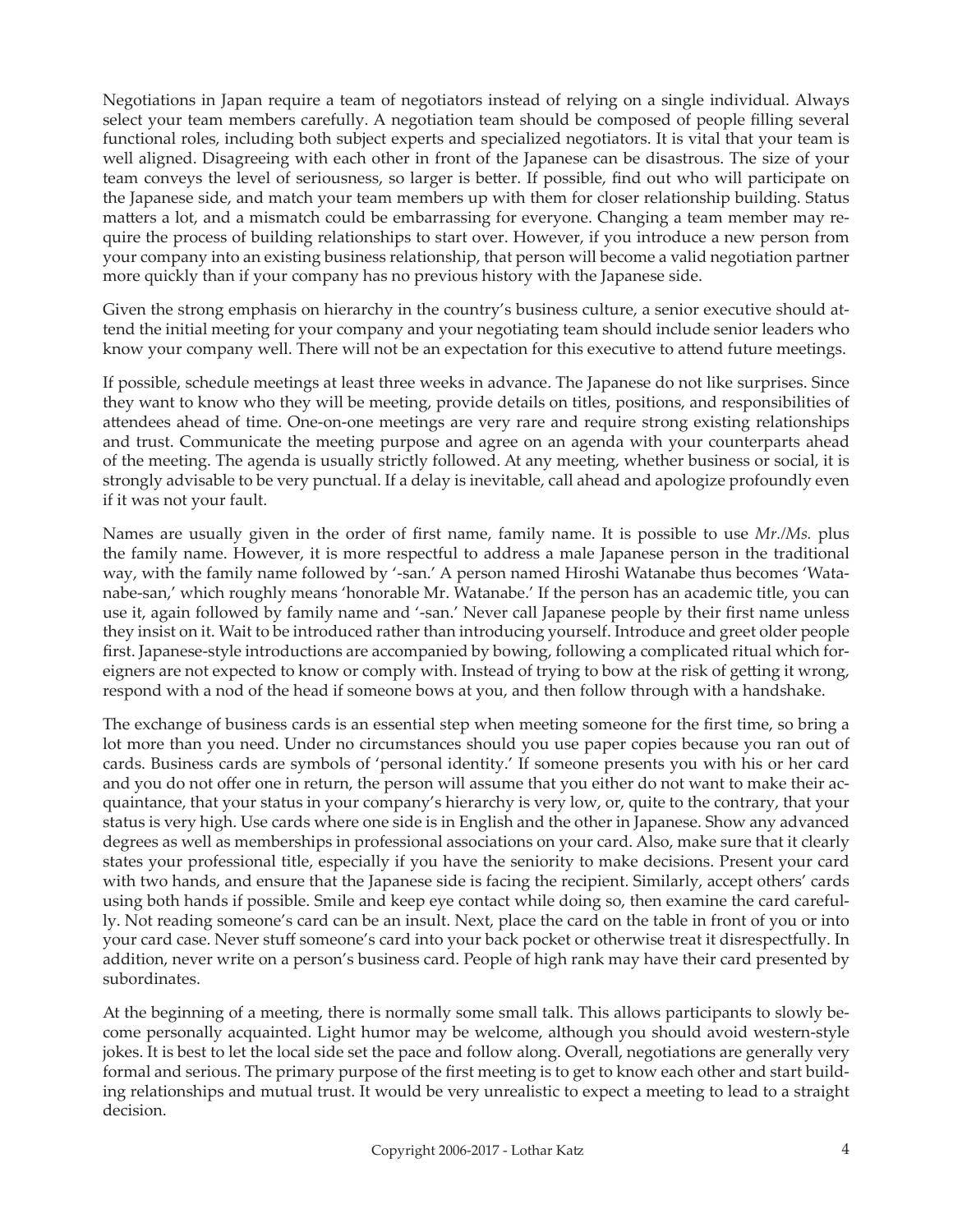The highest-ranking person in a Japanese group may be difficult to pick out. It could be the one who says the least. To know for sure, look at their business cards. In addition, the person with most authority enjoys the middle position at the table. However, do not just speak to the person with the most authority. Always respond to the person who is doing the talking or asking the questions. Be respectful to everyone in the meeting.

Begin your part of the meeting with remarks about individual and company relationships, even if there is just a short history. Also, emphasize the status, size, and accomplishments of your company if possible. It is good to make a presentation, but keep it simple and avoid over-designing it. Refrain from discussing the pros and cons of an aspect in the same context, as this might confuse your counterparts and could raise mistrust.

You should bring a sufficient number of copies of anything you present, such that each attendee gets one. Presentation materials can be simple without colorful backgrounds and fancy graphs. However, good and easy-to-understand visuals are important. A persuasive presentation describes how your product or service can enhance the prosperity and reputation of the Japanese side. Presentations can be very long. The Japanese expect to discuss many details, so come well prepared, and bring enough background information. Having your handout materials translated to Japanese is not a must but helps in getting your messages across.

### *Negotiation*

**Attitudes and Styles –** To the Japanese, negotiating is usually a joint problem-solving process. The buyer clearly has a dominant role and the seller carries a stronger burden to support that buyer than in most other societies. Vendors are expected to do whatever it takes to satisfy their customer's needs, and salespeople may receive harsh treatment from unhappy clients. In extreme cases, Japanese customers may demand to receive details of their vendors' cost structure and expect to receive prices at some margin above that. At the same time, both sides are expected to 'take care of each other.' The buyer will therefore ensure that the seller makes a profit in the deal, though what they may consider acceptable is often lower than in many other countries. Ultimately, both sides are partners in a mutual dependency that is bound by their relationship. Both are expected to make a long-term commitment to their business engagement and will mostly focus on its long-term benefits. Sellers may be expected to accept short-term losses for longer-term gains. A Japanese buyer is interested in what the vendor will do to reduce costs in the future, expecting that most of the savings are passed on so that both buyer and seller can enjoy more business through reducing the cost of their product or service. The primary negotiation style is cooperative and people may be open to compromising if viewed as helpful in order to move the negotiation forward. It is important to be flexible and creative to get a deal that both sides are pleased to have.

Should a dispute arise at any stage of a negotiation, resolving it may require the help of an external mediator, ideally the party who initially introduced you.

**Sharing of Information -** The time spent to gather information and discuss various details before the bargaining stage of a negotiation can begin is usually extensive. In this phase, the Japanese seek to find the other side's weaknesses. They rarely share information freely, since the Japanese view is that having privileged information creates bargaining advantages. Your counterparts consider putting all your cards on the table foolish. However, it is unwise to surprise the Japanese. If you have new information that is significant, share it with your counterparts prior to your next negotiation round.

Keep in mind that the Japanese are very detail-oriented. If you make exaggerated claims in an effort to impress the other side or to obtain concessions, they will likely investigate your claims before responding. This could become very embarrassing and may ruin the trust that has been built.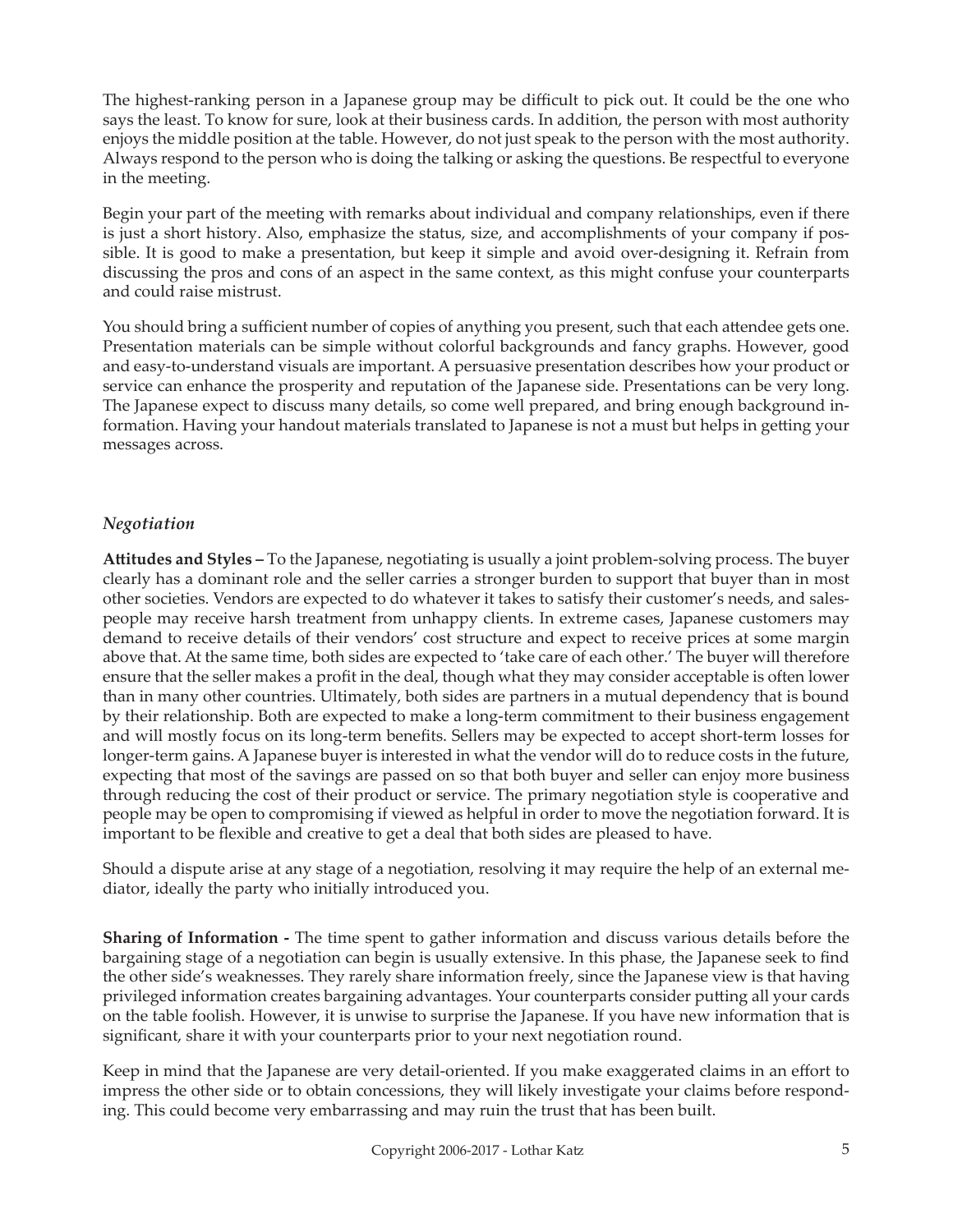**Pace of Negotiation -** Expect negotiations to be slow and protracted, with immense attention paid to details throughout all stages. Relationship building, information gathering, bargaining, and decision making all take considerable time. The opening game may be slow since your Japanese counterparts are often unspecific about what they expect from you. Negotiators often attempt to wear you down in an effort to obtain concessions. It is not advisable to make significant early concessions since that may be interpreted as a lack of preparation or interest. Be prepared to make several trips if necessary to achieve your objectives. Throughout the negotiation, remain calm, friendly, patient, and persistent. Never allow issues during the negotiation process to create personal conflicts with your counterparts. Delays will be inevitable, making patience extremely important if you want to get anywhere in Japan.

If your counterparts appear to be stalling the negotiation, assess carefully whether their slowing down the process could indicate that they are not interested in doing business with you. More often than not, though, this behavior indicates either that they need time for internal discussions, or that they are trying to put you under time pressure in order to obtain concessions.

**Bargaining -** The Japanese negotiation style is very formal and tolerates only a restricted set of negotiation tactics. Many techniques that may be accepted or even admired elsewhere could jeopardize the success of a negotiation in this country. The Japanese are used to bargaining but often frown upon haggling. The bargaining stage of a negotiation can be extensive. When making new proposals, a negotiating party should explain the rationale behind them. However, some Japanese may have a dislike for making concessions, expecting both sides to come to the table with their best offer. If you sense this to be the case, quickly moving to a range you are willing to accept is your best strategy. Though concessions never come easily, prices may move by about 25 to 40 percent between initial offers and final agreement. Leave yourself sufficient room for concessions at different levels and prepare alternative options. This gives the Japanese negotiators room to refuse aspects of your proposal while preserving *face*. Japanese concessions typically come late in the bargaining, typically after a break that gave them a chance to establish consensus. Aspects can be re-visited. You can use this to your advantage, for instance by offering further concessions under the condition that the Japanese side reciprocate in areas that had already been agreed upon.

Deceptive techniques may sometimes be employed, and Japanese negotiators may expect you to use some of them as well. This could include tactics such as pretending to be disinterested in the whole deal or in single concessions, misrepresenting the value of some items, or making false demands and concessions. It is advisable to verify information received from the Japanese side through other channels if you have a chance. Similarly, they treat 'outside' information with caution. Another approach is to ask further questions in order to understand underlying assumptions or data. Since negotiation teams must act in consensus and preserve face, the Japanese do not use 'good cop, bad cop.' It is not a good idea to use this tactic in your own negotiation approach. The Japanese will also not claim 'limited authority' because the group makes all decisions. Be cautious when using the techniques of making false demands or false concessions. Since avoiding *loss of face* is critical, any overt attempts to bluff your counterparts could backfire, killing any trust that may have been established. For the same reason, refrain from telling lies to your counterparts under all circumstances.

Negotiators may use pressure techniques that include opening with a written offer, keeping silent, or applying time pressure. The Japanese may remain silent, possibly for a minute or more, as a way to pressure you into making a concession. Sometimes, silence may be a way to convey displeasure. This tactic works in both directions. Time pressure can be difficult to counter. If Japanese negotiators learn that you are working against a deadline, they may exploit this knowledge to increase the pressure on you to make concessions. Near the end of a negotiation, they may suddenly request last-minute concessions and 'compromises.' In extreme cases, they may try to renegotiate the whole deal on the final day of your visit. It is important never to take such techniques personally and to avoid open conflict. Know what concessions you are willing to make. On the other hand, time pressure techniques rarely work against them since the Japanese are patient and persistent enough to overcome such challenges. Final offers and nibbling are rare and should be used with great caution since they may cause loss of *face*. Avoid other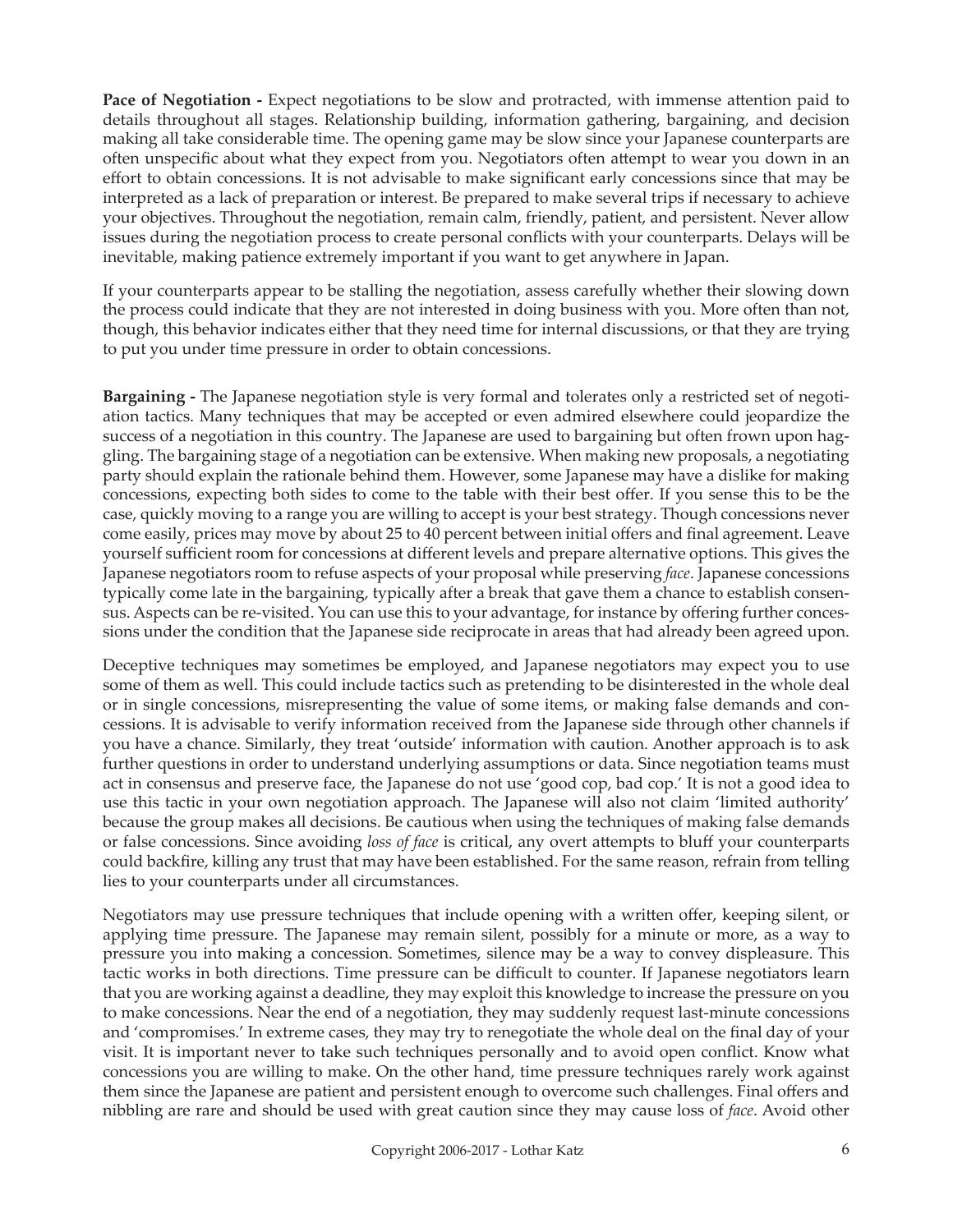common pressure tactics such as opening with your best offer, showing intransigence, or making expiring offers.

Japanese negotiators avoid aggressive or adversarial techniques since these again affect *face*. On rare occasions, they may use extreme openings, in which case it should not be difficult to motivate them to move to more reasonable levels. Subtle warnings may be used on occasion, but never openly threaten the other side in any way. Respond in kind if necessary, but do not openly discuss your non-settlement options and alternatives.

Unlike in other strongly relationship-oriented cultures, Japanese negotiators rarely use emotional techniques such as attitudinal bargaining, grimacing, guilt and embarrassment, or appeals to personal relationships. They believe that emotions have no place in business negotiations in this country.

Defensive tactics such as changing the subject, asking probing questions, making promises, or keeping an inflexible position may be used. The exception is directness, which is very rare in this society. They may be shocked if you are overly direct yourself, which can be counterproductive. Attempts to use blocking techniques to keep the Japanese side from obtaining certain information may be ignored; they will persistently repeat similar questions until they get a satisfactory answer. Making promises as an incentive for the Japanese to reconsider their position may sometimes work well.

It can be effective to introduce written terms and conditions as a negotiation tactic. However, be careful and continue to show flexibility if needed to allow the Japanese side to save *face*.

**Decision Making –** Most of Japan's companies tend to be very hierarchical, and people expect to work within clearly established lines of authority. While Japanese decision making is a group process through which consensus is established, an individual manager, rather than a team, is the one making the final decision. Westerners may mistakenly assume that this manager is the 'key decision maker' in an organization, while in reality such a role usually does not exist at all. The process the Japanese use to reach decisions involves many stakeholders who establish consensus through a series of deliberations. Since uncertainty and change cause distress in Japanese culture, they will go over your proposal in painstaking detail, dissecting every sentence and asking for more detail until they understand the exact meaning. Many factors that affect their decision are carefully analyzed, considered, and discussed along the way. In addition, the exact impact of a change on everyone in the group and beyond is analyzed as part of the group consensus process. This can take a very long time and requires a great deal of patience. To influence the decision process, build strong relationships with as many of the stakeholders as you possibly can. The role of the senior leaders is to orchestrate the process, help establish consensus, and formulate the ultimate decision.

When making decisions, businesspeople in the country usually consider the specific situation rather than applying universal principles. Personal feelings and experiences may weigh more strongly than empirical evidence, but they will also consider and analyze objective facts. The Japanese are often very reluctant to take risks or make changes. If you expect them to support a risky decision, you need to find ways for them to reduce the risk first.

### *Agreements and Contracts*

Written meeting protocols are frequently used. They may get signed by both sides to indicate agreement. Their purpose is to ensure error-proof communication, not to introduce any legalities. If time ran out, then a follow up e-mail should be sent quickly after the meeting by one of the parties, asking the other side to confirm or modify. Make sure to put every important assumption you are making into that protocol to avoid surprises down the road.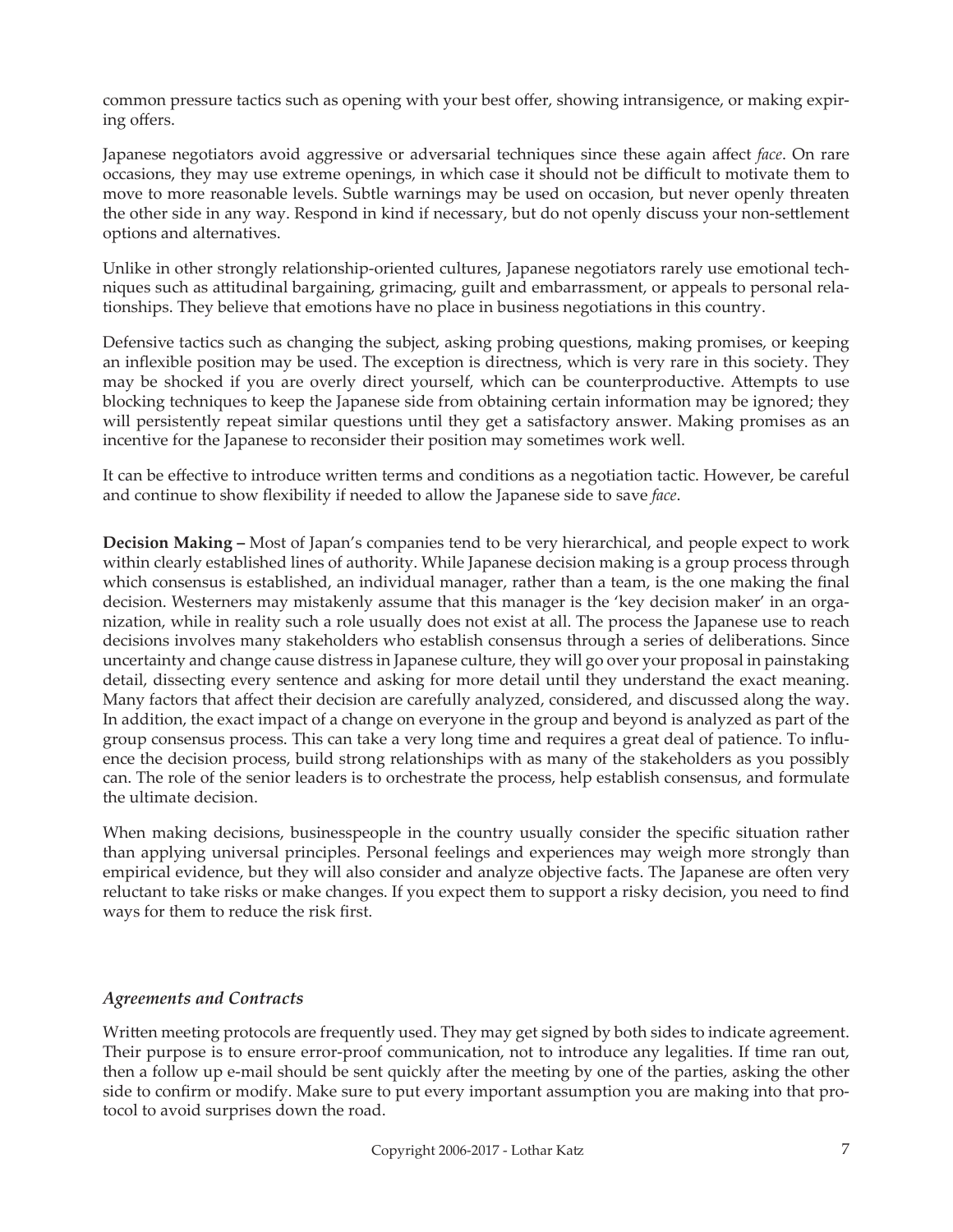The way the Japanese communicate agreement is by clearly stating all terms and conditions they agree with. An agreement exists only if both parties have done this, so do not simply respond with 'yes' instead of following this approach. Agreements may be acknowledged by nods or slight bows rather than handshakes. Do not pressure the Japanese into signing contracts.

If used at all, written contracts are normally kept high-level, capturing only the primary aspects, terms, and conditions of the agreement. The Japanese believe that the primary strength of an agreement lies in the partners' commitment rather than in its written documentation. Carefully explain and document confidentiality agreements. However, the Japanese may still distribute information within their company even when you are trying to restrict this.

Using a local attorney, rather than a western one, is viewed favorably. Their primary role is to function as notaries. Lawsuits are extremely rare in Japan, and filing one will likely destroy your business relationship for good.

Signed contracts will be honored. However, the Japanese do not view them as final agreements since their expectation is that both sides remain flexible if conditions change, which may include agreeing to modify contract terms.

### *Women in Business*

Japan is still a strictly male-dominated society, and while roles have started to change some, the concept of gender equality is foreign to the country. Some companies retain very traditional views while others try to be more accommodating to women. Many women do not work, though, and those who do still have little opportunity to attain positions of similar income and authority as men.

Japanese men who have not been abroad may not be used to dealing with women in business settings. The most promising way to overcome this is to make a concentrated effort to demonstrate skills and professional competence. As a visiting businesswoman, emphasize your company's importance and your role in it. A personal introduction or at least a letter of support from a senior executive within your company may also help. In addition, dress very conservatively and professionally.

Most Japanese men are not accustomed to working with business women. This creates advantages and disadvantages. A business woman will probably be treated better and get more information, since that is the polite way to treat a female guest. Social situations present a challenge to both sides, though. Japanese men are usually unaccustomed to socializing with women on an equal level. Female business travelers cannot participate in the same way as men can in the Karaoke sessions or golfing events. They should exercise caution and act professionally in business and social situations. Displaying confidence and assertiveness can be advantageous, but being overly aggressive could create major issues.

### *Other Important Things to Know*

Formal, conservative attire is important when doing business here. Male business visitors should wear dark suits with neckties on most occasions.

Business meals and entertainment, in particular dinners, Karaoke evenings, and other evening events that may include heavy alcohol consumption are very important as they help advance the vital process of building strong relationships. Refusing to participate in these activities could be taken as a clear signal that you are not seriously interested in doing business with your counterparts. Although these are primarily social functions, business is often discussed informally in smaller groups, many times oneon-one. Your Japanese counterparts may use these discussions as opportunities to convey important messages or resolve disputes. Sometimes they may also try to obtain information from you that could